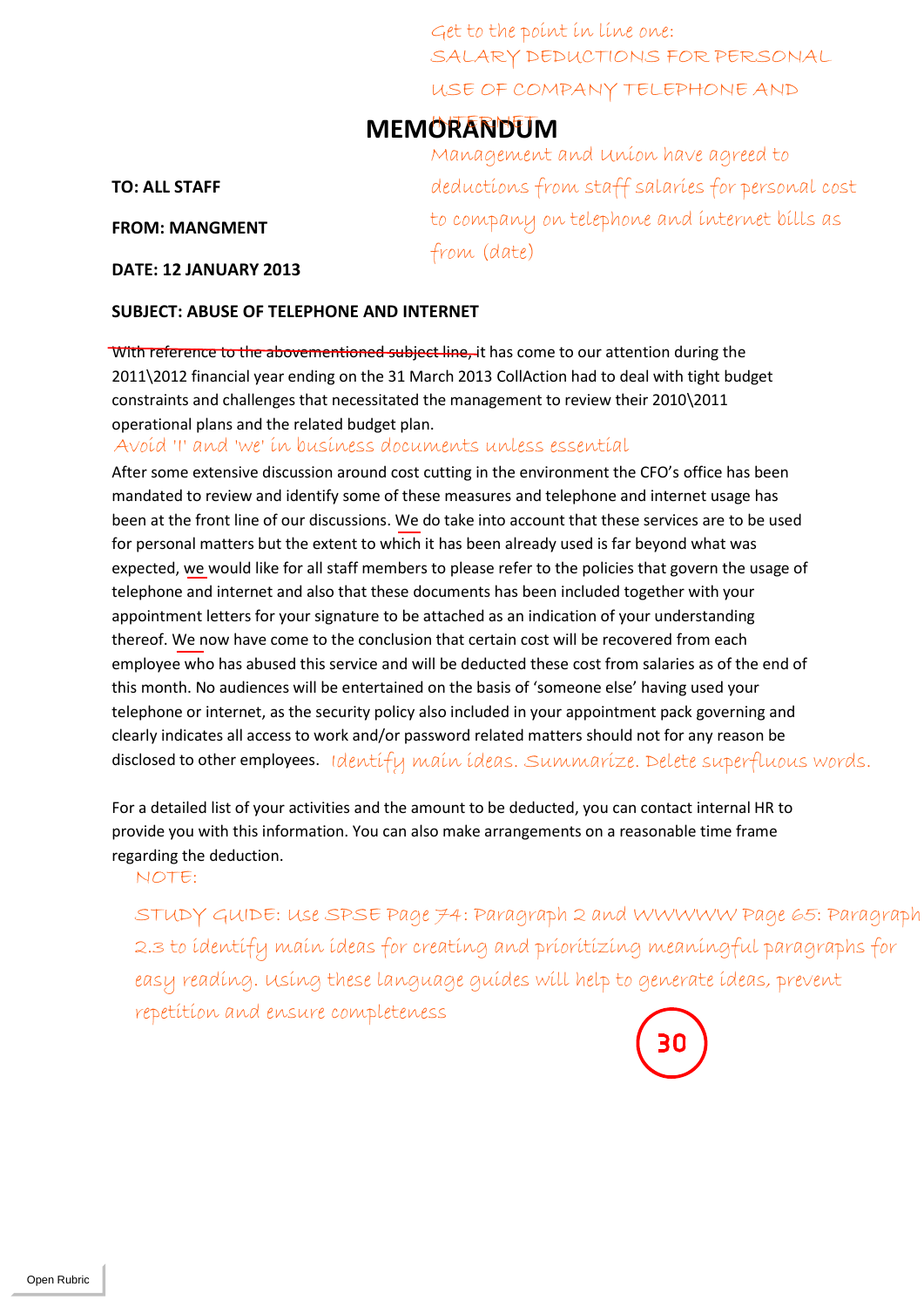### **MEMORANDUM**

#### **TO: ALL STAFF**

#### **FROM: DIRECTOR HUMAN RESOURCES: NATHANIA MORGAN NM**

#### **DATE: 22 JANUARY 2013**

#### **SUBJECT: TELEVISION CREW TO FOLLOW STAFF**

MuncHealth has accepted an offer from SABC to film staff on the job for TVABC's new reality

 $show$  "..." The SABC has invited MuncHealth to partake in our very own reality television show to invite the rest of our country to have a look at the excellent service provided by this organisation to so many of our local health care facilities.

> This invitation has been accepted on behalf of all staff. Complaints vs Complements has been the main deciding factor, as an organisation we have indeed overcome most of what may have seem to be difficulties and with all the praise we have received it would be nice to show our country what 'serving our nation' truly means. The show is scheduled to start in about a months' time and no rehearsals will be needed, so I would like to say you just need to be who you have always been at delivering the service you do in everyday life here at MuncHealth. None of the footage captures is in anyway to be used against anyone for issues related in the past however I cannot completely guarantee the same for the future as this television show will also be a reflection on you as an individual, an employee and your direct line of management so your cooperation and proper display of the organisations ethics and code of conduct will be highly appreciated by all management.

> You are also invited to voice any concerns you may have in this regard and it will be address soonest as we would like for everyone to be as confident as I am in displaying our professionalism for all to

see. State: dates, times, the crew's expectations, management's expectations, attachments for codes, rules and policy guidance, remuneration.

USE THE NOTE ABOVE FOR CREATING PARAGRAPHS THAT WILL MAKE READING EASIER.

> Good luck! Thank you Note suggestions for improvement. Trudie Westbrook